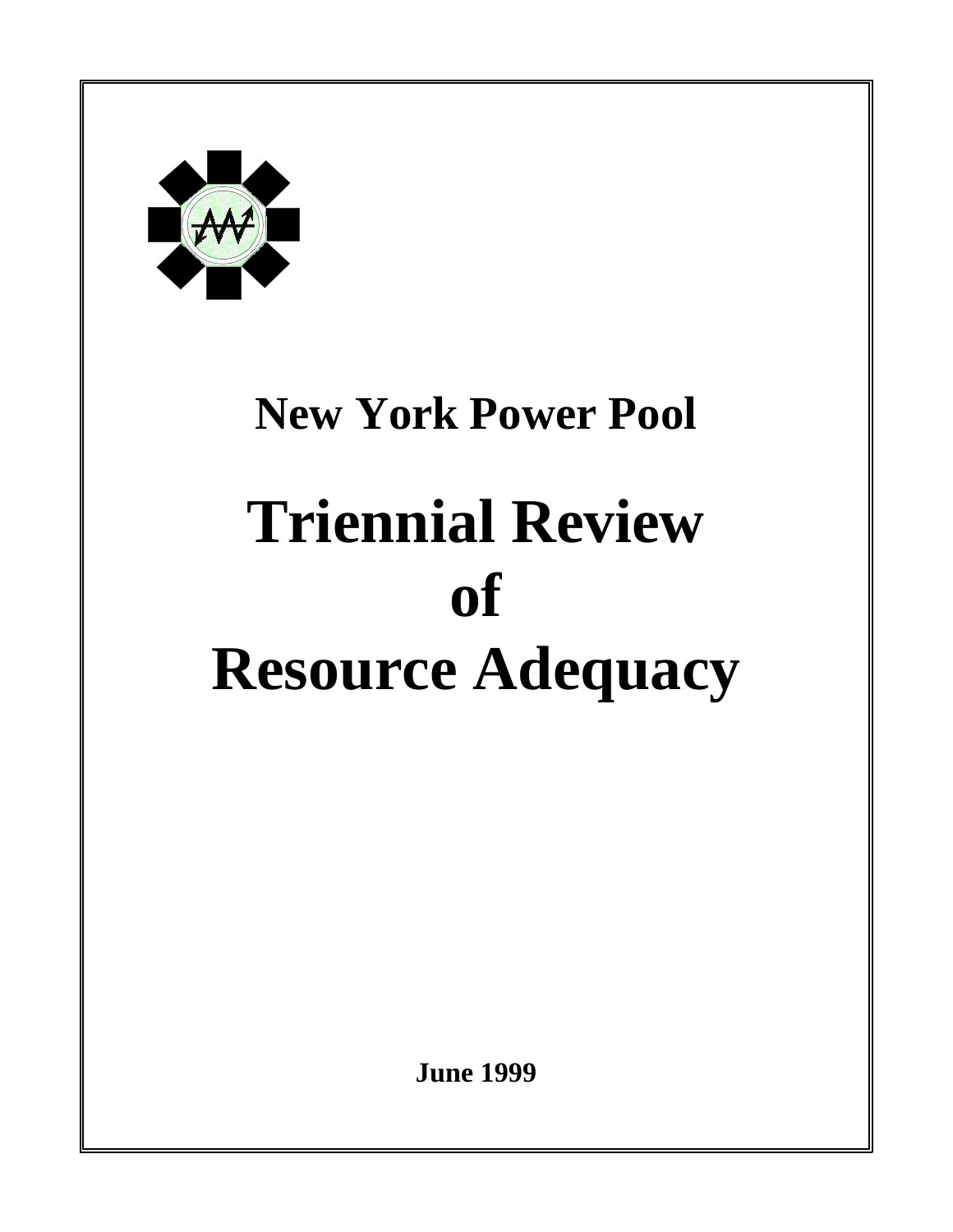## **TABLE OF CONTENTS**

| 1.0 | <b>EXECUTIVE SUMMARY</b>                                    |                  |                                                          |                         |  |  |  |  |  |
|-----|-------------------------------------------------------------|------------------|----------------------------------------------------------|-------------------------|--|--|--|--|--|
|     | 1.1                                                         |                  | <b>Major Findings</b>                                    | $\mathbf{1}$            |  |  |  |  |  |
|     | 1.2                                                         |                  | <b>Major Assumptions and Results</b>                     | $\mathbf{1}$            |  |  |  |  |  |
| 2.0 | <b>INTRODUCTION</b>                                         |                  |                                                          |                         |  |  |  |  |  |
|     | 2.1                                                         |                  | <b>Previous Triennial Review</b>                         | $\boldsymbol{2}$        |  |  |  |  |  |
|     | 2.2                                                         |                  | <b>Comparison of Current and Previous Resource Plans</b> | $\boldsymbol{2}$        |  |  |  |  |  |
| 3.0 | <b>RESOURCE ADEQUACY CRITERION</b>                          |                  |                                                          |                         |  |  |  |  |  |
|     | 3.1<br><b>Statement of NYPP Resource Adequacy Criterion</b> |                  |                                                          |                         |  |  |  |  |  |
|     | 3.2                                                         |                  | <b>Statement of NYPP Emergency Operating Procedures</b>  | $\boldsymbol{7}$        |  |  |  |  |  |
|     | 3.3                                                         |                  | <b>Statement of Required Installed Reserve</b>           | $\mathbf 7$             |  |  |  |  |  |
|     | 3.4                                                         |                  | <b>Comparison of NYPP and NPCC Resource Reliability</b>  |                         |  |  |  |  |  |
|     |                                                             |                  | <b>Criterion</b>                                         | 8                       |  |  |  |  |  |
|     | 3.5                                                         |                  | <b>Reliability Study Results</b>                         | 8                       |  |  |  |  |  |
| 4.0 | <b>RESOURCE ADEQUACY ASSESSMENT</b>                         |                  |                                                          |                         |  |  |  |  |  |
|     | Planned vs. Required Reserve for Base Case Load<br>4.1      |                  |                                                          |                         |  |  |  |  |  |
|     |                                                             | <b>Forecast</b>  | 9                                                        |                         |  |  |  |  |  |
|     | 4.2                                                         |                  | <b>Planned vs. Required Reserve for High Load</b>        |                         |  |  |  |  |  |
|     |                                                             | <b>Forecast</b>  |                                                          | 9                       |  |  |  |  |  |
|     | 4.3                                                         |                  | <b>Contingency Plans</b>                                 | 9                       |  |  |  |  |  |
| 5.0 |                                                             |                  | <b>PLANNED RESOURCE ENERGY MIX</b>                       | 11                      |  |  |  |  |  |
|     | <b>Table of Tables</b>                                      |                  |                                                          |                         |  |  |  |  |  |
|     | <b>Table I</b>                                              |                  | <b>Major Assumptions and Results</b>                     | 1                       |  |  |  |  |  |
|     | <b>Table II</b>                                             |                  | <b>Emergency Operating Procedures</b>                    | $\overline{7}$          |  |  |  |  |  |
|     |                                                             | <b>Table III</b> | <b>NYPP Load and Capacity Schedules</b>                  | 10                      |  |  |  |  |  |
|     | <b>Table IV</b>                                             |                  | <b>NYPP Unavailability Factors Based on</b>              |                         |  |  |  |  |  |
|     |                                                             |                  | 1987 – 1996 NERC – GADS Data                             | 15                      |  |  |  |  |  |
|     | <b>Table V</b>                                              |                  | <b>Purchases and Sales - 2003</b>                        | 16                      |  |  |  |  |  |
|     | <b>Table of Figures</b>                                     |                  |                                                          |                         |  |  |  |  |  |
|     | <b>Figure 1</b>                                             |                  | <b>Summer Peak Load Forecasts</b>                        | 3                       |  |  |  |  |  |
|     | <b>Figure 2</b>                                             |                  | <b>Projected Summer Capacity</b>                         | 4                       |  |  |  |  |  |
|     | <b>Figure 3</b>                                             |                  | <b>Percent Installed Reserve</b>                         | $\overline{\mathbf{5}}$ |  |  |  |  |  |
|     | <b>Figure 4</b>                                             |                  | <b>NYPP Capacity Mix</b>                                 | 11                      |  |  |  |  |  |
|     | <b>Figure 5</b>                                             |                  | <b>NYPP Energy Production by Fuel Type</b>               | 12                      |  |  |  |  |  |
|     |                                                             |                  |                                                          |                         |  |  |  |  |  |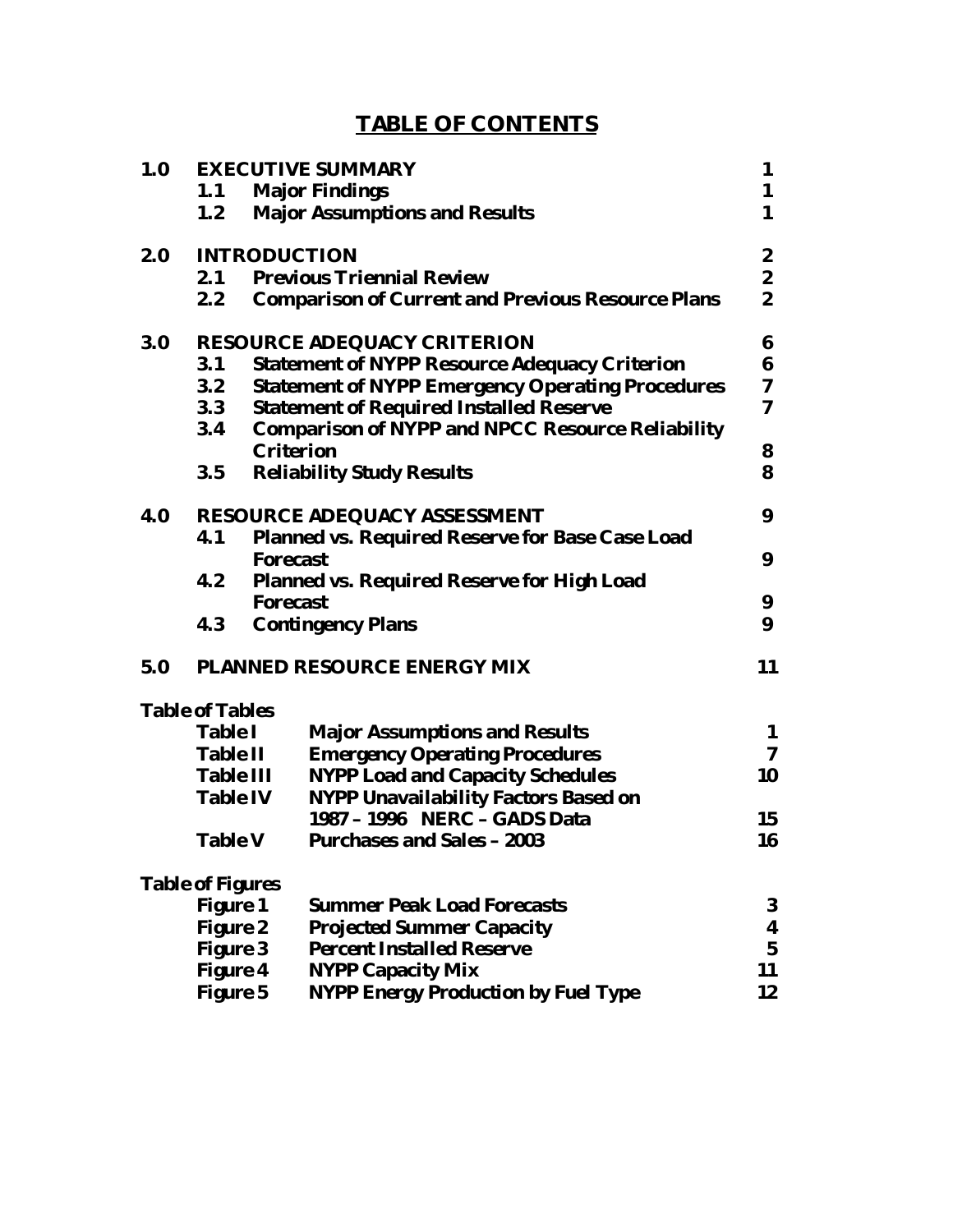# **TABLE OF CONTENTS (cont'd.)**

|              | <b>APPENDIX A</b> |                                                         | 13 |  |  |  |  |
|--------------|-------------------|---------------------------------------------------------|----|--|--|--|--|
| $\mathbf{A}$ |                   | <b>DESCRIPTION OF RESOURCE RELIABILITY MODEL</b>        | 13 |  |  |  |  |
|              | A 1.1 LOAD MODEL  |                                                         |    |  |  |  |  |
|              | A 1.1.1           | <b>Description of Load Model</b>                        | 13 |  |  |  |  |
|              | A 1.1.2           | <b>Load Forecast Uncertainty</b>                        | 13 |  |  |  |  |
|              | A1.1.3            | <b>Loads of Other Areas</b>                             | 13 |  |  |  |  |
|              |                   | <b>A 1.2 RESOURCE UNIT REPRESENTATION</b>               | 14 |  |  |  |  |
|              | A 1.2.1           | <b>Unit Ratings</b>                                     | 14 |  |  |  |  |
|              |                   | A 1.2.1.1 Definitions                                   | 14 |  |  |  |  |
|              |                   | A 1.2.1.2 Procedure for Verifying Ratings               | 14 |  |  |  |  |
|              | A 1.2.2           | <b>Unit Unavailability Factors</b>                      | 14 |  |  |  |  |
|              |                   | A 1.2.2.1 Unavailability Factors Represented            | 14 |  |  |  |  |
|              |                   | A 1.2.2.2 Source of Outage Factors                      | 14 |  |  |  |  |
|              |                   | <b>A 1.2.2.3 Maturity Considerations</b>                | 14 |  |  |  |  |
|              |                   | A 1.2.2.4 Tabulation of Unavailability Factors          | 15 |  |  |  |  |
|              | A1.2.3            | <b>Purchase and Sale Representation</b>                 | 16 |  |  |  |  |
|              |                   | A 1.2.4 Retirements                                     | 16 |  |  |  |  |
|              |                   | <b>A 1.3 INTERCONNECTED SYSTEMS</b>                     | 16 |  |  |  |  |
|              |                   | A 1.4 MODELING OF LIMITED ENERGY RESOURCES              | 16 |  |  |  |  |
|              |                   | A 1.5 MODELING OF DEMAND SIDE MANAGEMENT (DSM)          | 17 |  |  |  |  |
|              |                   | A 1.6 MODELING OF NON-UTILITY RESOURCES                 | 17 |  |  |  |  |
|              | <b>APPENDIX B</b> |                                                         | 17 |  |  |  |  |
| B            |                   | <b>OTHER FACTORS CONSIDERED IN ESTABLISHING RESERVE</b> |    |  |  |  |  |
|              |                   | <b>REQUIREMENT DOCUMENTATION</b>                        | 17 |  |  |  |  |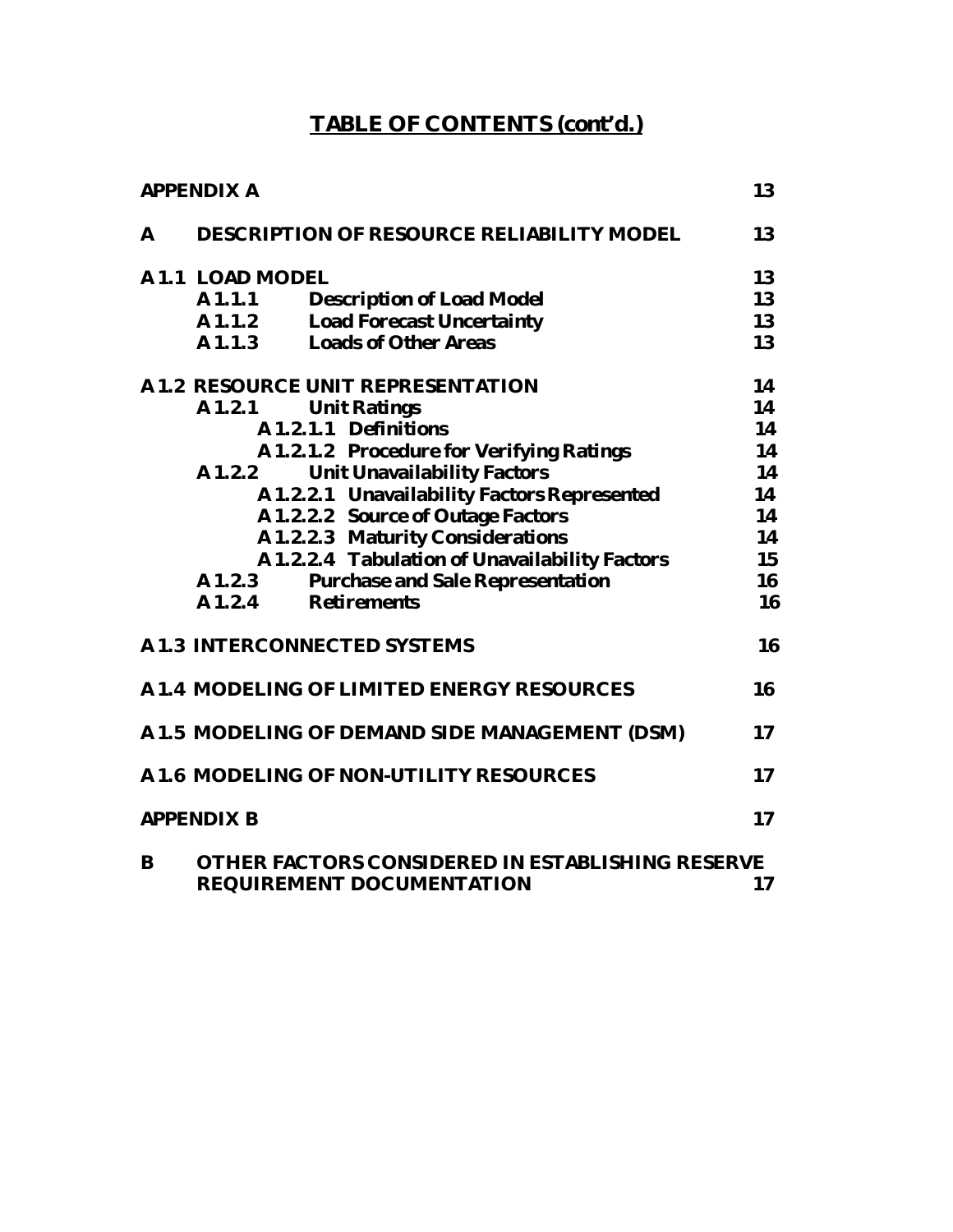## **1.0 EXECUTIVE SUMMARY**

## **1.1 Major Findings**

This report was prepared to satisfy the triennial review requirements of the Northeast Power Coordinating Council (NPCC) "Guidelines of Area Review of Resource Adequacy." The 1999 Review demonstrates that the New York Power Pool (NYPP) is in compliance with the NPCC resource reliability criterion. For the period 1999 through 2003, New York has sufficient internal and planned resource additions to meet the criteria, except for 2001 when an external purchase of 245 MW is required to cover the shortfall. Beyond 2003, NYPP, by then the New York State Independent System Operator (NYISO), expects that the NPCC resource reliability criterion will be met through its installed capacity market from yet unspecified resources.

NYPP is presently forecasting base case load growth of 0.9% per year for 1999 through 2008. NYPP's high growth rate is projected to be 2.1% per year. Under the high case load forecast, New York has only sufficient internal resources to meet the criteria through 1999.

## **1.2 Major Assumptions and Results**

Table I shows where to locate the major assumptions and results.

| <b>ASSUMPTION</b>                     | <b>DESCRIPTION</b>                                                 | <b>REF. PAGE</b> |
|---------------------------------------|--------------------------------------------------------------------|------------------|
| Criterion                             | NPCC Criterion of 1 day in 10 years disconnection                  | 6                |
| <b>Required Installed Reserve</b>     | 22%                                                                | 7                |
| <b>Adequacy of System</b>             | Through 2003 with Base Forecast<br>Through 1999 with High Forecast | 9                |
| <b>Reliability Study</b>              |                                                                    |                  |
| Program                               | <b>GE MARS Program</b>                                             | 13               |
| <b>Load Model</b>                     | 8760 Hours                                                         | 13               |
| <b>Load Uncertainty</b>               | <b>Historical Basis</b>                                            | 13               |
| Unit Availability                     |                                                                    |                  |
| Definition                            | NERC-GADS                                                          | 14,15            |
| <b>Basis</b>                          | 10 Year History                                                    | 14,15            |
| Maintenance Schedule                  | Based on 10 Year History                                           | 14               |
| <b>Emergency Operating Procedures</b> | Modeled                                                            |                  |
| <b>Operating Reserve</b>              | Modeled                                                            |                  |

## **TABLE I MAJOR ASSUMPTIONS AND RESULTS**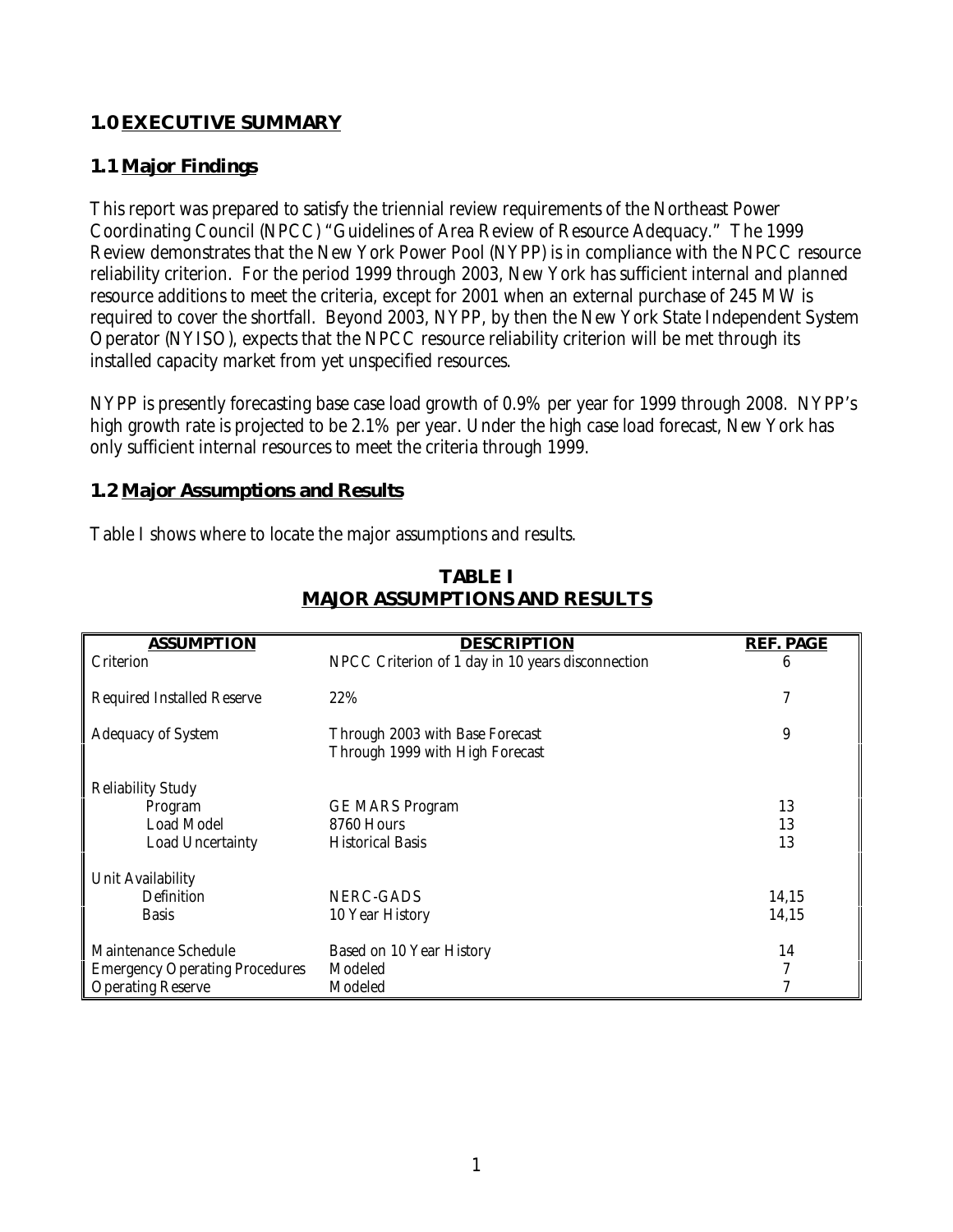## **2.0 INTRODUCTION**

This report is the NYPP response to the NPCC Reliability Assessment Program requirements specified in "Guidelines for Area Review of Resource Adequacy (Revised: February 14, 1996)." The report demonstrates that NYPP is expected to meet its 22% installed reserve requirement and the NPCC reliability criteria (i.e., the frequency of disconnecting non-interruptible customers due to resource deficiencies, on average, will be no more than once in ten years) for the period 1999 through 2003, inclusive, except for the year 2001. A contract expiration causes NYPP to fall below 22% that year. For 2001 and the period 2004 through 2008, NYPP will be able to meet is 22% installed reserve requirement with as yet unspecified resources. It is anticipated that these resources will be procured through the installed capacity market of the NYISO.

## **2.1 Previous Triennial Review**

The previous NYPP triennial review was approved by the NPCC Joint Coordinating Committees in February, 1996. This review concluded that NYPP had adequate capacity planned to meet its load forecast for the ten year planning period.

## **2.2 Comparison of Current and Previous Resource Plans**

In 1996, NYPP projected annual peak load growth of 0.9% and annual energy growth of 0.9%. In NYPP's 1999 "EIA-411 Report," these respective growth rates are projected to be 0.9% and 1.1%. The similarity in growth rates not withstanding, the 1999 forecast is approximately 1,000 MW higher than the forecast used for the 1996 review. This increase is the result of two factors: 1) New York's economy experiencing its best performance in a decade; and 2) Reflecting in the forecast the total load in the New York Control Area. The NYPP load is the sum of the member systems' forecasts, adjusted for diversity. The New York Control Area forecast adds to this internal wheeling losses and an estimate of otherwise unreported load that has been observed historically. Also, the annual growth in energy for 1998 was slightly over 2%.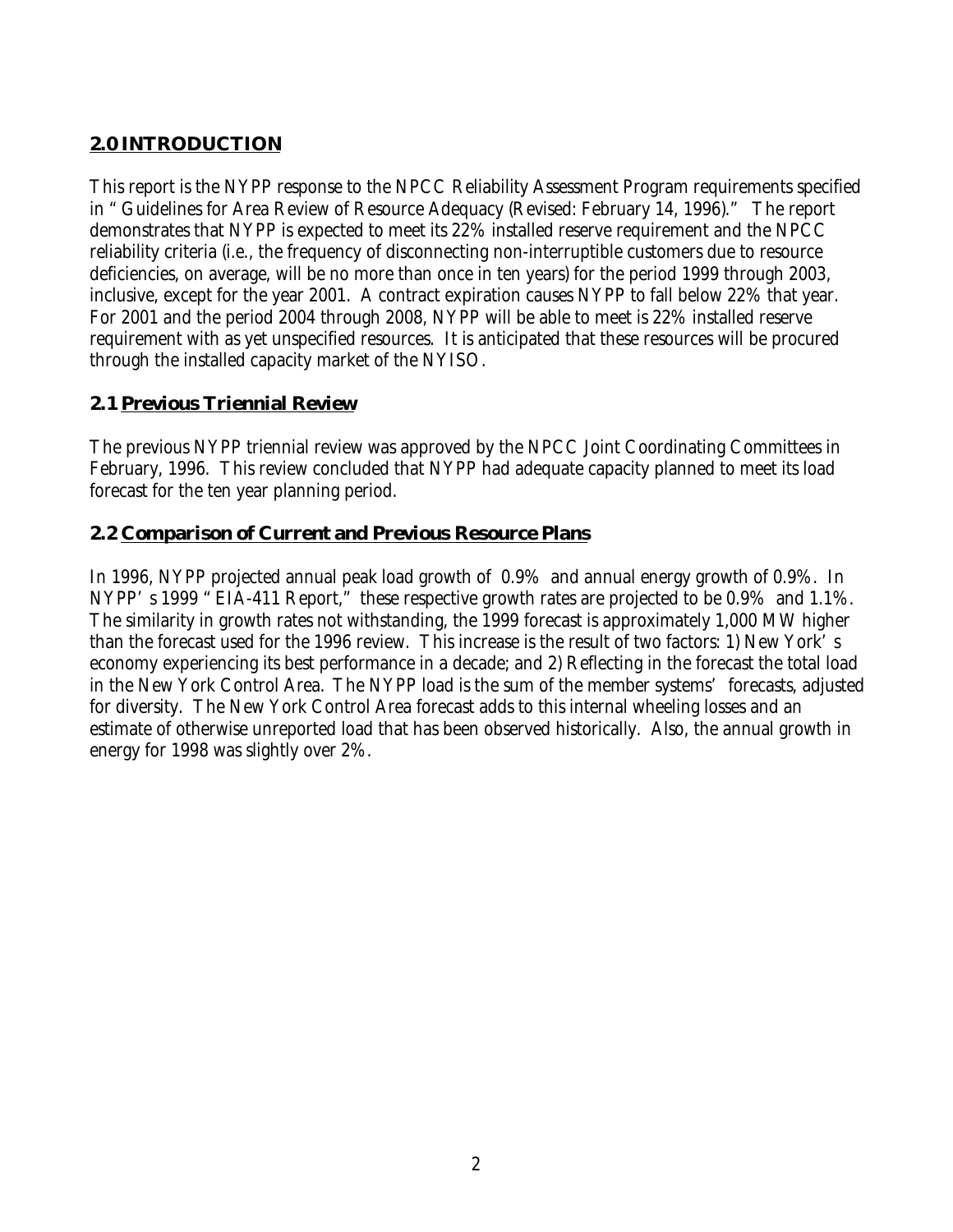The comparison of 1996 and 1999 load forecasts is shown in Figure 1. Both forecasts are net of DSM.



## **Figure 1 – Summer Peak Load Forecasts 1996 vs. 1999 Triennial Review**

Since the 1996 Review, NYPP has filed tariffs with FERC to reorganize itself as an Independent System Operator. The NYISO will not be able to direct the procurement of resource capability. However, it will be empowered by the New York State Reliability Council to set installed capacity requirements that are consistent with the NPCC reliability criterion. The procurement of installed capacity will be accomplished via an installed capacity market. Each Load Serving Entity (LSE) in the New York Control Area (NYCA) will be required to purchase sufficient capacity to have enough installed reserves so that the NYISO installed capacity will be sufficient to meet the NPCC criterion. Failure to do so will result in the imposition of financial penalties.

The restructuring of the New York electricity market raises the following question: What is the appropriate NYCA installed capability to be used for measuring resource adequacy? Is it only capacity that is owned by or currently under contract to an LSE or is it the total installed operable capability in the NYCA? For the purpose of this review, NYPP believes it should be the latter, at least until the market processes become clearer. Thus, the analysis presented herein is based on this view of installed capability.

Significant changes to NYPP's resource plan since 1996 include:

1. Existing utility capacity is being sold to independent power producers resulting in significant changes in the amount of utility capacity owned. Existing utility capacity in 1999 has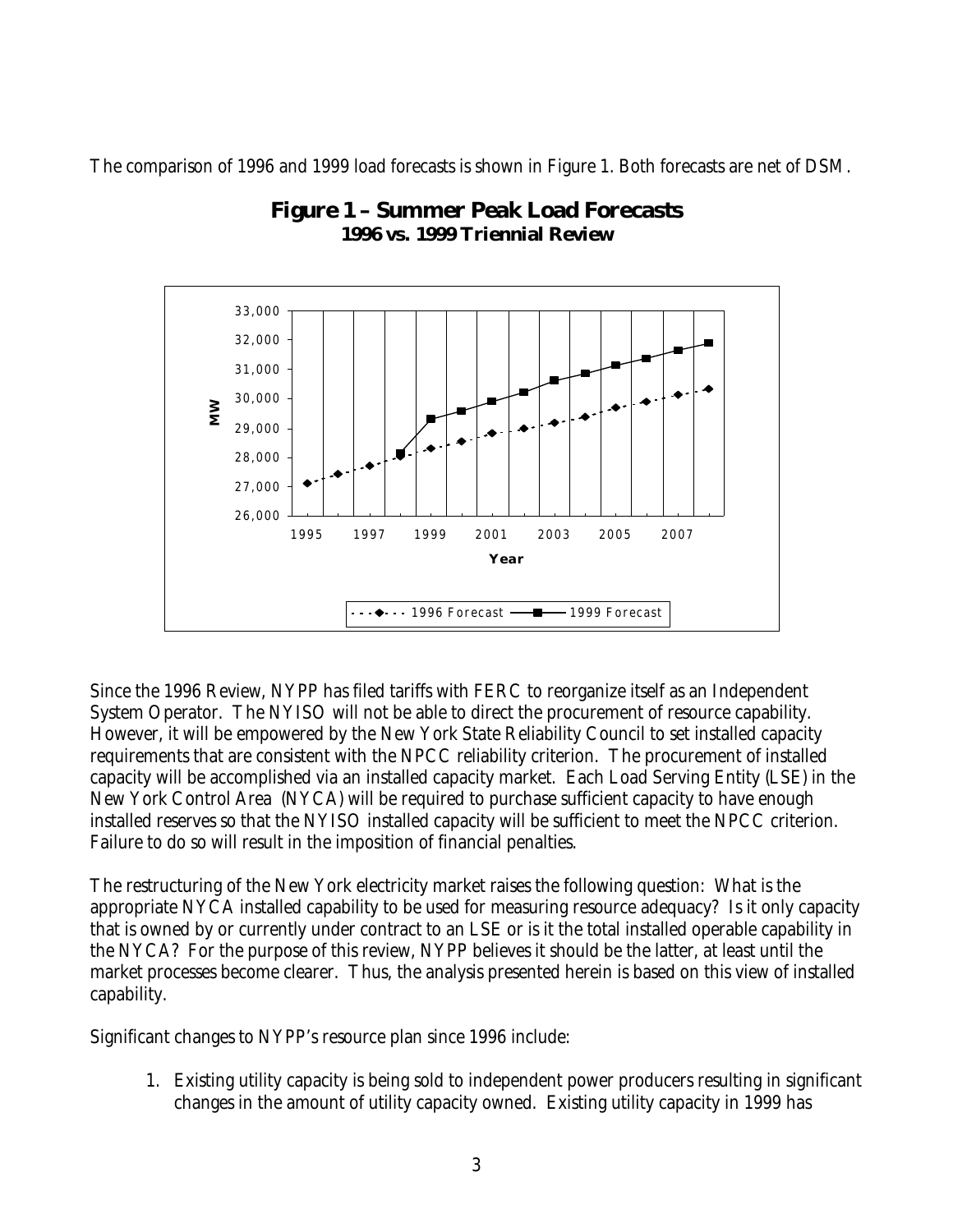dropped from 29,686 MW in the 1996 Review to 26,512 MW in the 1999 Review. Most of this decrease is attributable to the purchase of LILCO generating units by KeySpan Energy Corp. The sale of Niagara Mohawk and New York State Electric & Gas accounts for the bulk of the 6,331 MW reduction in 2000. Existing utility capacity declines by 1,648 MW in 2002 as a result of the anticipated sale by Central Hudson of its generating units. Consolidated Edison and Orange & Rockland have capacity sales pending also, but these are not shown.

- 2. Approximately 1,400 MW of new potential resource capability is projected to be available by 2003.
- 3. For 1999, IPP (Independent Power Producers) capacity has declined from 5,263 MW to 3,872 MW (after deducting 4,228 MW of IPP capacity that is now purchased by the Long Island Power Authority and was previously owned by the Long Island Lighting Company from the 8,100 of MW of IPP capacity shown on Table III).
- 4. The summer diversity purchase of 800 MW from Hydro-Quebec by the New York Power Authority ended in 1998. Consolidated Edison has a contract for 400 MW of capacity from Hydro Quebec through 2003.
- 5. NYPP's current peak load forecast for 1999 is 990 MW greater than the 1996 forecast. This is due to the strong economic growth that New York has experienced over the past couple of years and restating the forecast on a total NYCA basis.

Figure 2 shows the capacity projection made in 1996 and the current one. Total Capability in NYCA includes energy-only IPPs, IPPs whose contracts have expired, and projected merchant plant additions, which will be able to provide capacity in the future. Had the 1996 capability been stated equivalently, it would have been approximately 900 MW greater in 2008.



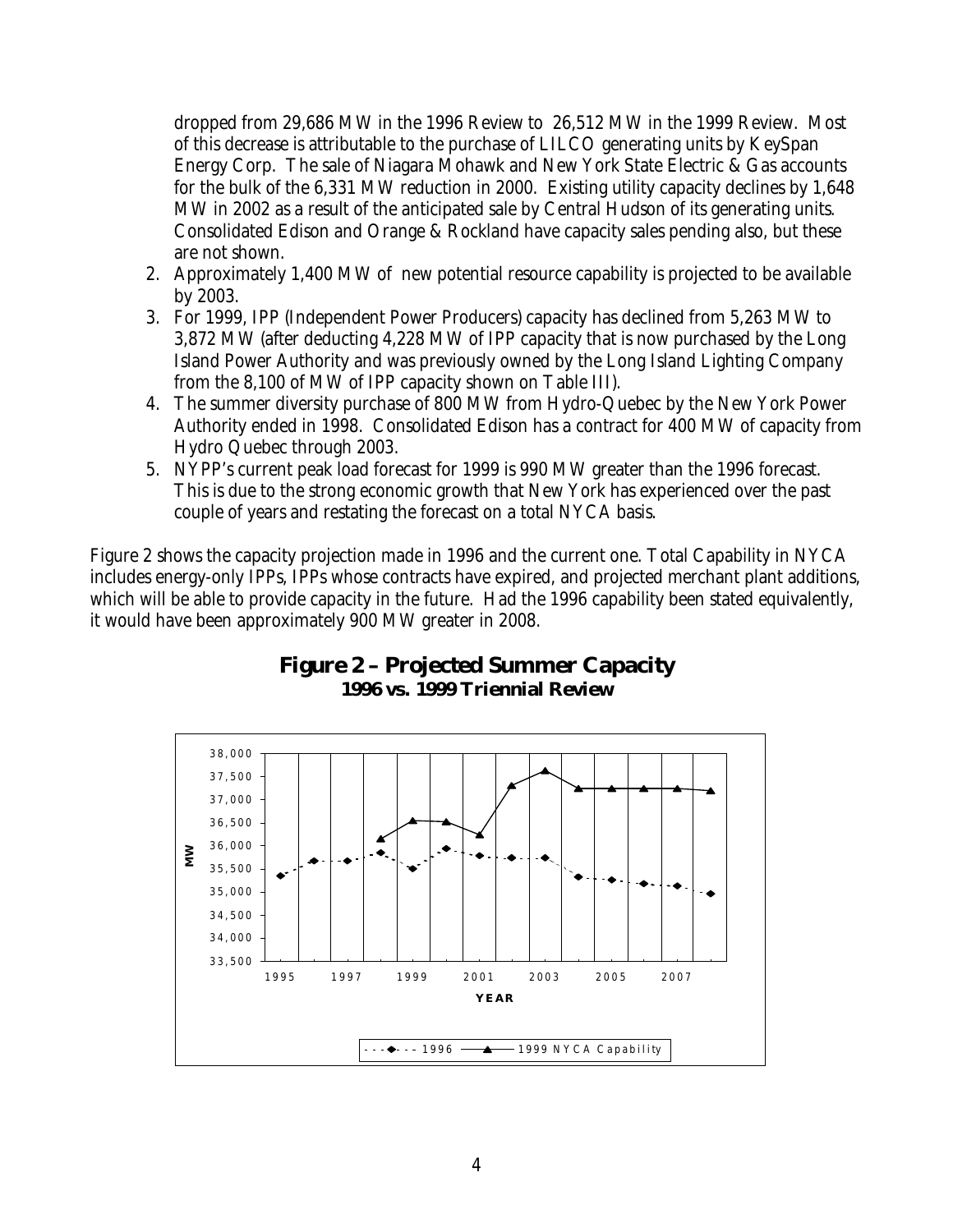Figure 3 shows the projected NYPP installed reserve levels for the base load forecasts made in 1996 and 1999 and the 22% required reserve for maintaining the NPCC criterion.



## **Figure 3 – Percent Installed Reserve 1996 vs. 1999 Triennial Review**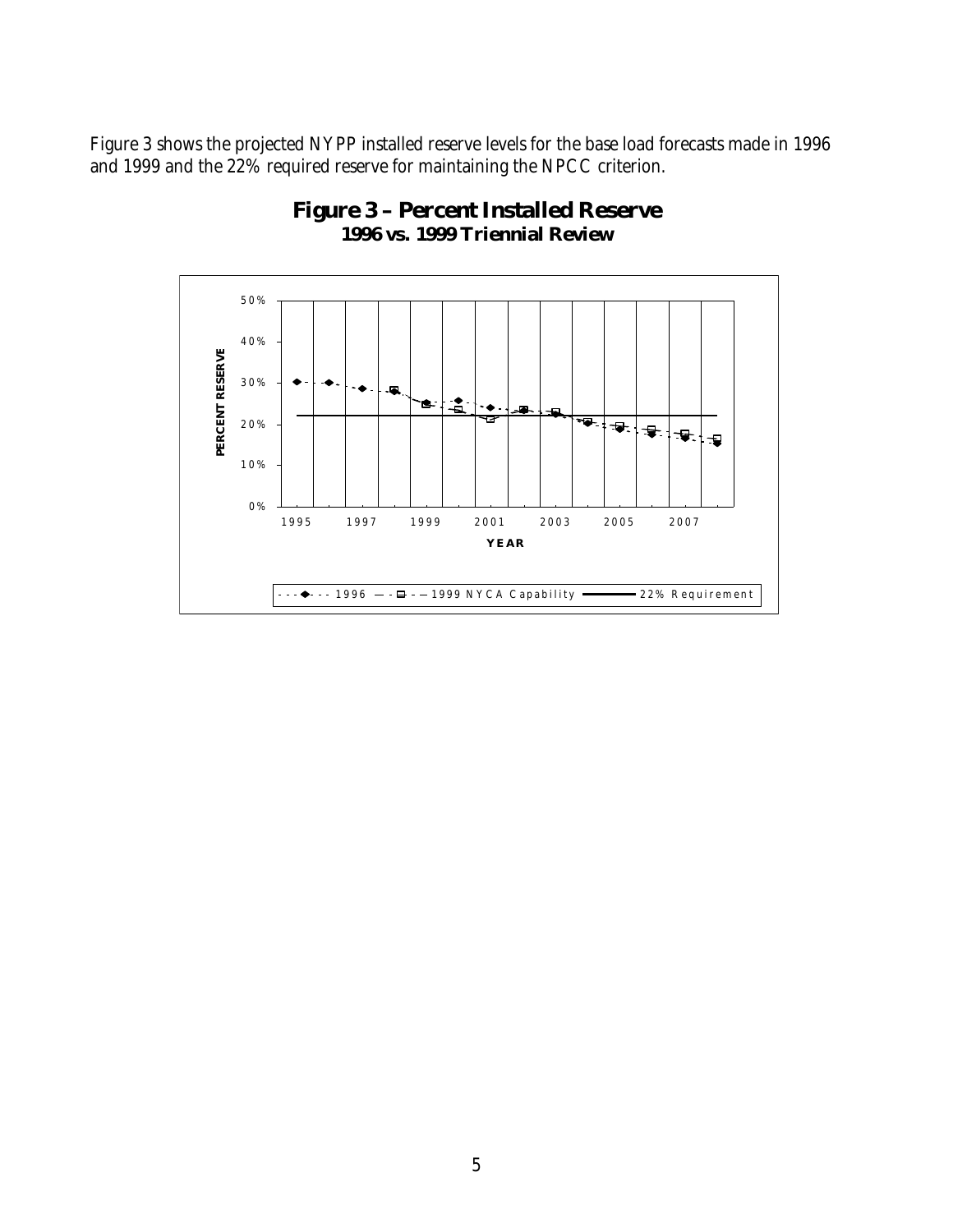## **3.0 RESOURCE ADEQUACY CRITERION**

#### **3.1 Statement of NYPP Resource Adequacy Criterion**

The New York Power Pool adheres to the NPCC resource criterion, which reads:

"Each Area's resources will be planned in such a manner that, after due allowance for scheduled outages and deratings, forced outages and deratings, assistance over interconnections with neighboring Areas and regions, and capacity and/or load relief from available operating procedures, the probability of disconnecting non-interruptible customers due to resource deficiencies, on the average, will be no more than once in ten years."

NYPP uses this criterion to establish the appropriate Pool reserve requirements. According to this criterion, expected disconnections are limited to once in ten years. However, before a load disconnection will occur, a series of emergency operating procedures (EOP's) will be invoked. These are aimed at either reducing load or increasing capacity. The procedures are described in section 3.2.

The NYPP Member Systems also have a Transmission Capability Design Criterion. It states:

"The NYPP bulk power system will be planned with sufficient emergency transmission capability to meet the NYPP resource adequacy criterion."

This means that NYPP transmission capacity limitations should not prevent NYPP from meeting its resource criterion.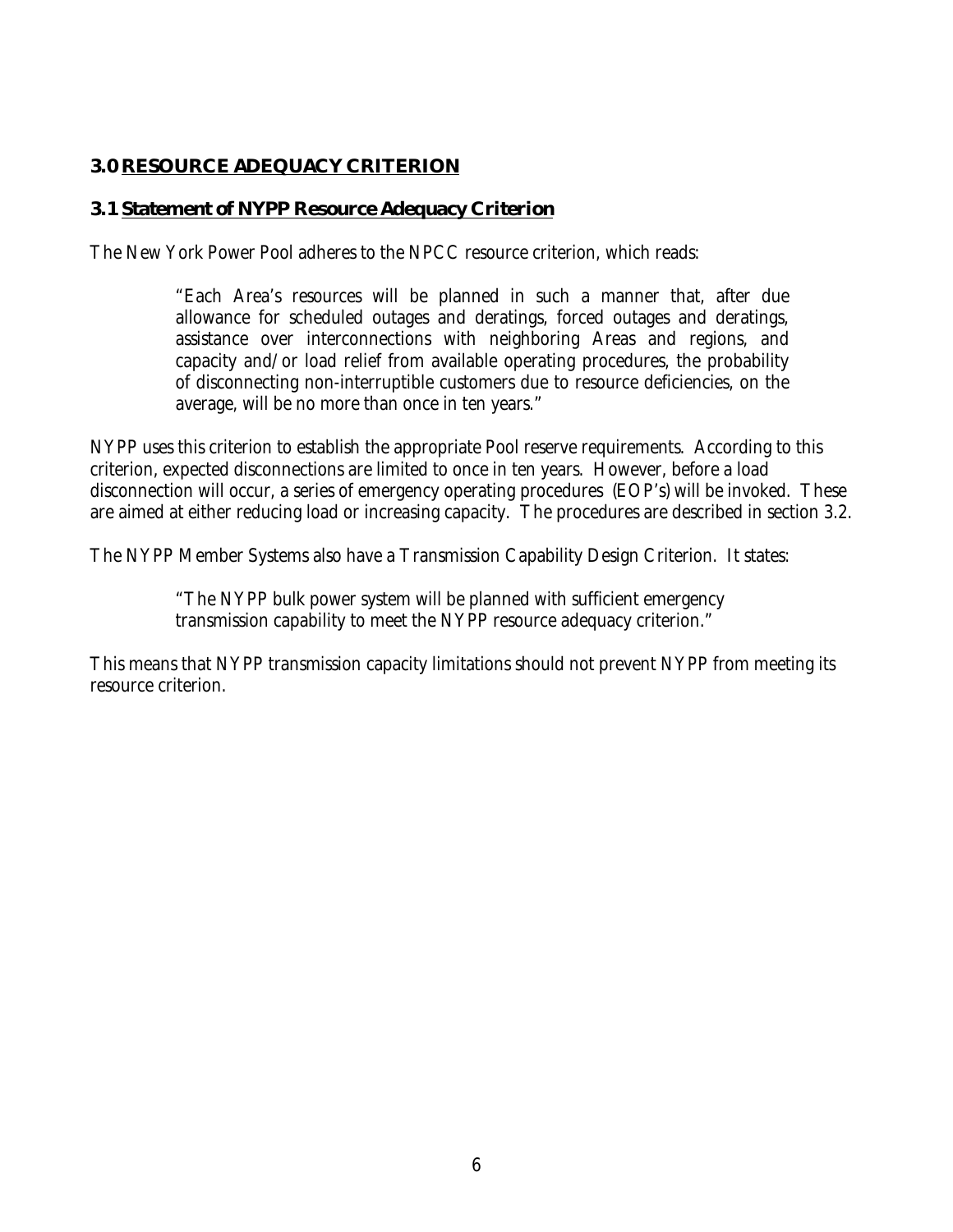#### **3.2 Statement of NYPP Emergency Operating Procedures**

Although some form of loss of load expectation (LOLE) index is widely used by utility planners throughout the world, such an index does not provide a physical measure of system reliability. The reason for this is that conventional LOLE calculations cannot take into account possible system operator strategy during dwindling capacity conditions. Table II lists the selection of load control and generator resource supplements which may be available on an emergency basis to reduce the possibility of customer disconnections. These EOPs are initiated when required by the senior NYPP dispatcher. In general, the priority order shown in Table II is followed. These EOP's are also modeled in NYPP reliability studies.

#### **TABLE II EMERGENCY OPERATING PROCEDURES**

| <b>PROCEDURE</b>               | <b>EFFECT</b>                                                                                                                              | <b>MW VALUE</b> |
|--------------------------------|--------------------------------------------------------------------------------------------------------------------------------------------|-----------------|
|                                | Increase capacity                                                                                                                          | <b>Varies</b>   |
| Cancel firm sales              | Load relief                                                                                                                                | $\bf{0}$        |
| 5% manual voltage reduction    | Load relief                                                                                                                                | 40              |
| Thirty-minute reserve to zero  | Allow operating reserve to<br>decrease to largest unit<br>capacity (10 minute reserve)                                                     | 600             |
|                                | Increase capacity                                                                                                                          | 800             |
| 5% remote voltage reduction    | Load relief                                                                                                                                | 380             |
| 8% remote voltage reduction    | Load relief                                                                                                                                | 140             |
| Curtail NYPP member loads      | Load relief                                                                                                                                | 40              |
|                                | Load relief                                                                                                                                | 207             |
|                                | Load relief                                                                                                                                | 106             |
| 10 minute reserve to zero      | Allow 10 minute reserve to<br>decrease to zero                                                                                             | 1200            |
| <b>Customer disconnections</b> | Load relief                                                                                                                                | As needed       |
|                                | <b>Emergency Purchase</b><br>Generation to dependable maximum net capability<br>Voluntary industrial curtailment<br>General public appeals |                 |

#### **3.3 Statement of Required Installed Reserve**

For resource planning, NYPP requires a 22% installed reserve margin over its annual peak load. A recent reliability study (see Section 3.5) demonstrated that this reserve level meets the NPCC resource reliability criterion.

Due to the diversity of the peak load among the eight member systems of NYPP, for NYPP to maintain a 22% reserve, each member only has to carry 18% reserve over its company annual peak load.

Interconnections to neighboring Areas are considered as a part of NYPP's analysis of installed reserve adequacy. NYPP's recent study showed that reliance on emergency support from its interconnections represents the equivalent of adding a minimum of 1,000 MW (year 2002) of perfect capacity to the NYPP system. Interconnection support allows the installed reserve margin to be reduced from 27% to 22%.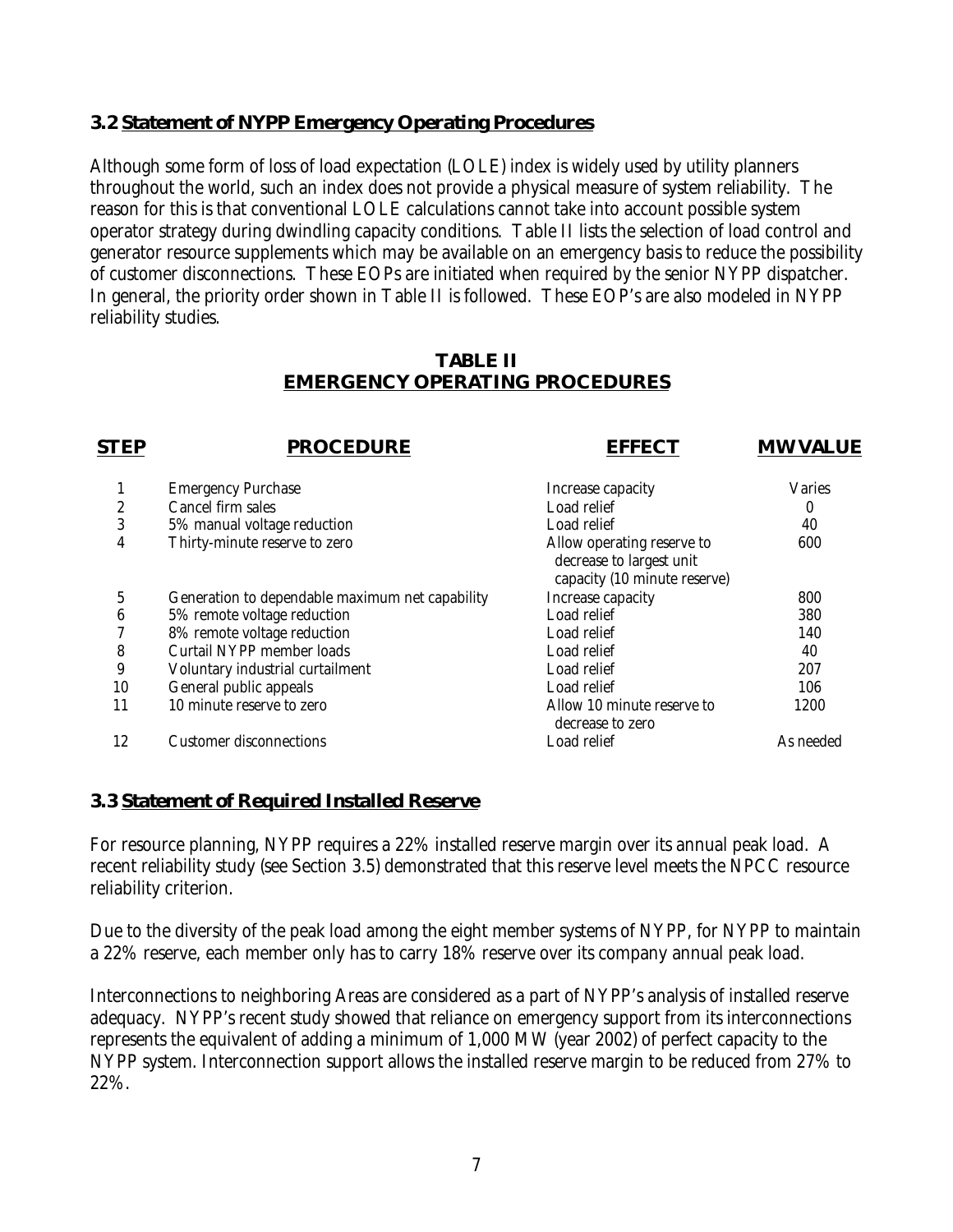## **3.4 Comparison of NYPP and NPCC Resource Reliability Criterion**

The New York Power Pool's resource adequacy criterion is identical to that established by NPCC.

## **3.5 Reliability Study Results**

In a 1996 study, NYPP reevaluated its 22% installed reserve requirement. This study showed that for a Pool reserve level of 22%, the expected frequency of disconnecting non-interruptible customers due to resource deficiencies would be less than one day in ten years. Thus, NYPP's required reserve margin may decrease in the future. The General Electric MARS (Multi-Area Reliability Simulation) model was used for this study. This model was also used in the 1994 "Review of Interconnection Assistance Reliability Benefits" study (the CP-5 study) performed by the CP-5 Working Group of NPCC's Task Force on Coordination of Planning.

The 1996 study also determined that internal NYPP transmission constraints would not cause its resource adequacy criterion to be violated when a 22% reserve margin is maintained.

NYPP has updated the database used in the 1996 study for use in the current CP-5 study. Updated load and capacity forecasts and revised forced outage rates are the most significant changes. The new CP-5 study is expected to show that NYPP's assumed interconnection benefit is not at variance with actual interconnection tie benefit.

The above assessments demonstrate that a 22% reserve level is sufficient for NYPP to meet the NPCC resource adequacy criterion.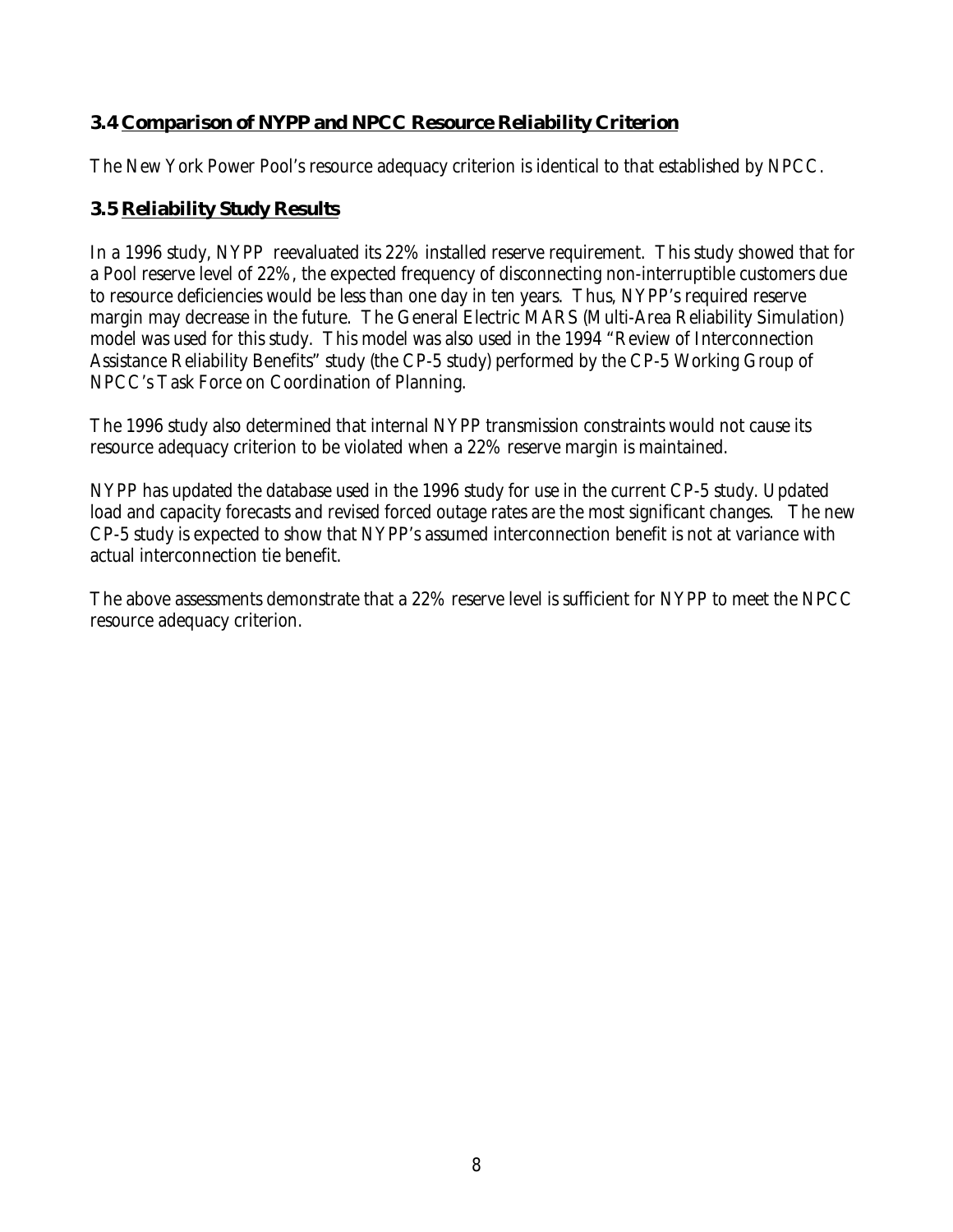## **4.0 RESOURCE ADEQUACY ASSESSMENT**

## **4.1 Planned vs. Required Reserve for Base Case Load Forecast**

Figure 3 and Table III show that NYPP is expected to have adequate capacity under the present 22% reserve requirement through 2003, except for a slight deficiency in 2001. A contract expiration causes NYPP to fall slightly below 22% in that year.

The only significant new capacity being added to NYPP are 1,400 MW of merchant plants. Table III reflects the sales and retirement of 8,010 MW of existing utility capacity by 2001. However, almost all of this capacity is changing ownership. **(**It reenters Table III as part of Purchases.) Only 24 MW of it is retiring.

Extending the contract period of certain IPPs (441 MW) and converting energy-only IPPs to firm capacity (1,547 MW) represent potential additional resources. Together, these two sources add 1,988 MW to NYCA capability by 2008. This capacity could come on line in a matter of months since it is already built and operating.

## **4.2 Planned vs. Required Reserve for High Load Forecast**

Recognizing the impact of load uncertainty on resource capacity requirements, NYPP develops a high range load forecast. This is also shown in Table III. Under this scenario, NYPP had adequate capacity to meet its installed reserve requirement of 22% through 1999.

## **4.3 Contingency Plans**

The NYISO tariff includes provision for an installed capacity market. Under it, LSEs in the NYCA are required to procure sufficient installed capacity to meet their required reserve margins. Their reserve margins, in turn, are calculated to be consistent with an overall NYISO reserve margin that will satisfy the NPCC resource adequacy criterion. Failure to procure sufficient reserves will result in the imposition of a monetary penalty that is equal to three times the cost per KW of a new gas turbine. It is anticipated that this will provide enough incentive for LSEs to maintain their required reserve margins.

Evidence that market mechanisms can provide the capacity resources that will be needed in the NYCA is provided by the fact that six projects, representing approximately 4,000 MW of capacity beyond that identified in the previous section, are currently in various stages of approval before the New York State Board on Electric Generation Siting and the Environment. Generators in neighboring Areas will also be able to sell capacity in the NYISO capacity market, subject to constraints set by the NYISO such that the NPCC reliability criterion is met.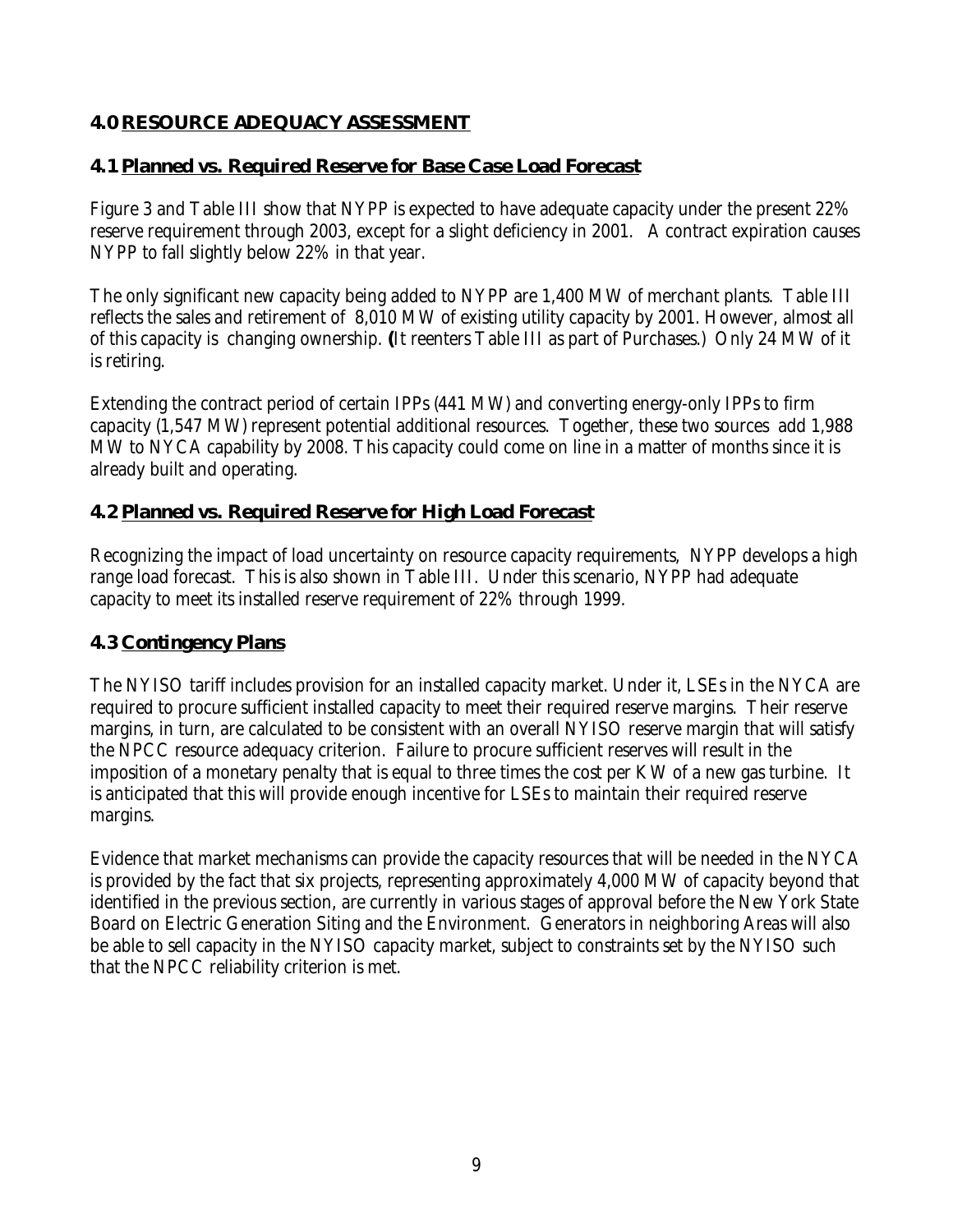| <b>Table III</b><br><b>NYPP LOAD AND CAPACITY SCHEDULES</b> |                  |                  |                  |                  |                  |                  |                  |                  |                  |                |          |
|-------------------------------------------------------------|------------------|------------------|------------------|------------------|------------------|------------------|------------------|------------------|------------------|----------------|----------|
|                                                             |                  |                  |                  |                  |                  |                  |                  |                  | 1998             | 1999           | 2000     |
| <b>EXISTING CAPABILITY</b>                                  | 25,829           | 26,512           | 20,181           | 20,157           | 18,510           | 18,510           | 18,510           | 18,510           | 18,510           | 18,510         | 18,510   |
| <b>UTILITY ADDITIONS</b>                                    | $\bf{0}$         | $\bf{0}$         | $\boldsymbol{0}$ | $\boldsymbol{0}$ | $\boldsymbol{0}$ | $\boldsymbol{0}$ | $\boldsymbol{0}$ | $\boldsymbol{0}$ | $\boldsymbol{0}$ | $\bf{0}$       | $\theta$ |
| <b>UTILITY RERATINGS</b>                                    | 850              | $\theta$         | $\boldsymbol{0}$ | $\boldsymbol{0}$ | $\bf{0}$         | $\bf{0}$         | $\bf{0}$         | $\boldsymbol{0}$ | $\bf{0}$         | $\Omega$       | $\theta$ |
| UTILITY SALES & RETIREMENTS                                 | $-7$             | $-6,331$         | $-24$            | $-1,648$         | $\theta$         | $\theta$         | $\mathbf{0}$     | $\Omega$         | $\theta$         | $\Omega$       | $\Omega$ |
| <b>EXISTING IPP</b>                                         | 5,068            | 8,100            | 8,090            | 8,111            | 8,102            | 8,071            | 8,068            | 8,055            | 7,957            | 7,879          | 7,879    |
| <b>IPP ADDITIONS</b>                                        | 11               | $\theta$         | 22               | $\bf{0}$         | $\theta$         | $\bf{0}$         | $\bf{0}$         | $\theta$         | $\bf{0}$         | $\bf{0}$       | $\theta$ |
| IPP END OF CONTRACT                                         | $-55$            | $-10$            | $-2$             | $-\underline{8}$ | $-32$            | $-2$             | $-13$            | $-99$            | $-78$            | $\overline{0}$ | $-197$   |
| NYPP CAPABILITY                                             | 31,696           | 28,271           | 28,267           | 26,612           | 26,580           | 26,579           | 26,565           | 26,466           | 26,389           | 26,389         | 26,192   |
| <b>PURCHASES</b>                                            | 5,340            | 7,055            | 7,055            | 8,403            | 8,403            | 8,403            | 8,003            | 8,003            | 8,003            | 8,003          | 7,948    |
| <b>SALES</b>                                                | $-890$           | $-339$           | $-339$           | $-339$           | $-339$           | $-336$           | $-330$           | $-330$           | $-330$           | $-330$         | $-330$   |
| <b>ENERGY-ONLY IPPs (1)</b>                                 |                  | 1,547            | 1,549            | 1,557            | 1,589            | 1,591            | 1,604            | 1,703            | 1,781            | 1,781          | 1,978    |
| MERCHANT PLANT ADDITIONS                                    |                  |                  |                  |                  | 1,080            | 1,400            | 1,400            | 1,400            | 1,400            | 1,400          | 1,400    |
| <b>OTHER AVAILABLE CAPABILITY</b>                           | 4,450            | 8,263            | 8,265            | 9,621            | 10,733           | 11,058           | 10,677           | 10,776           | 10,854           | 10,854         | 10,996   |
| <b>TOTAL CAPABILITY IN NYCA</b>                             | 36,146           | 36,534           | 36,532           | 36,233           | 37,313           | 37,637           | 37,242           | 37,242           | 37,243           | 37,243         | 37,188   |
| <b>BASE FORECAST</b>                                        |                  |                  |                  |                  |                  |                  |                  |                  |                  |                |          |
| <b>NET LOAD</b>                                             | 28,160           | 29,310           | 29,560           | 29,900           | 30,210           | 30,600           | 30,860           | 31,130           | 31,370           | 31,640         | 31,900   |
| <b>ACTUAL RESERVE</b>                                       | 7,986            | 7,224            | 6,972            | 6,333            | 7,103            | 7,037            | 6,382            | 6,112            | 5,873            | 5,603          | 5,288    |
| RESERVE REQUIREMENT                                         | 6,195            | 6,448            | 6,503            | 6,578            | 6,646            | 6,732            | 6,789            | 6,849            | 6,901            | 6,961          | 7,018    |
| ADDITIONAL REQUIREMENT                                      | $\boldsymbol{0}$ | $\theta$         | $\boldsymbol{0}$ | 245              | $\bf{0}$         | $\bf{0}$         | 407              | 737              | 1,028            | 1,358          | 1,730    |
| RESERVE MARGIN - NYCA CAPACITY                              | 28.4%            | 24.6%            | 23.6%            | 21.2%            | 23.5%            | 23.0%            | 20.7%            | 19.6%            | 18.7%            | 17.7%          | 16.6%    |
| <b>HIGH FORECAST</b>                                        |                  |                  |                  |                  |                  |                  |                  |                  |                  |                |          |
| <b>NET LOAD</b>                                             | 28,160           | 29,490           | 30,010           | 30,610           | 31,160           | 31,900           | 32,590           | 33,390           | 34,120           | 34,980         | 35,700   |
| <b>ACTUAL RESERVE</b>                                       | 7,986            | 7,044            | 6,522            | 5,623            | 6,153            | 5,737            | 4,652            | 3,852            | 3,123            | 2,263          | 1,488    |
| RESERVE REQUIREMENT                                         | 6,195            | 6,488            | 6,602            | 6,734            | 6,855            | 7,018            | 7,170            | 7,346            | 7,506            | 7,696          | 7,854    |
| ADDITIONAL REQUIREMENT                                      | $\boldsymbol{0}$ | $\boldsymbol{0}$ | 80               | 1,111            | 702              | 1,281            | 2,518            | 3,494            | 4,383            | 5,433          | 6,366    |
| RESERVE MARGIN - NYCA CAPACITY                              | 28.4%            | 23.9%            | 21.7%            | 18.4%            | 19.7%            | 18.0%            | 14.3%            | 11.5%            | 9.2%             | 6.5%           | 4.2%     |

(1) Includes energy-only IPPs plus IPPs beyond contract expiration date.

NOTE: Totals may not add due to rounding.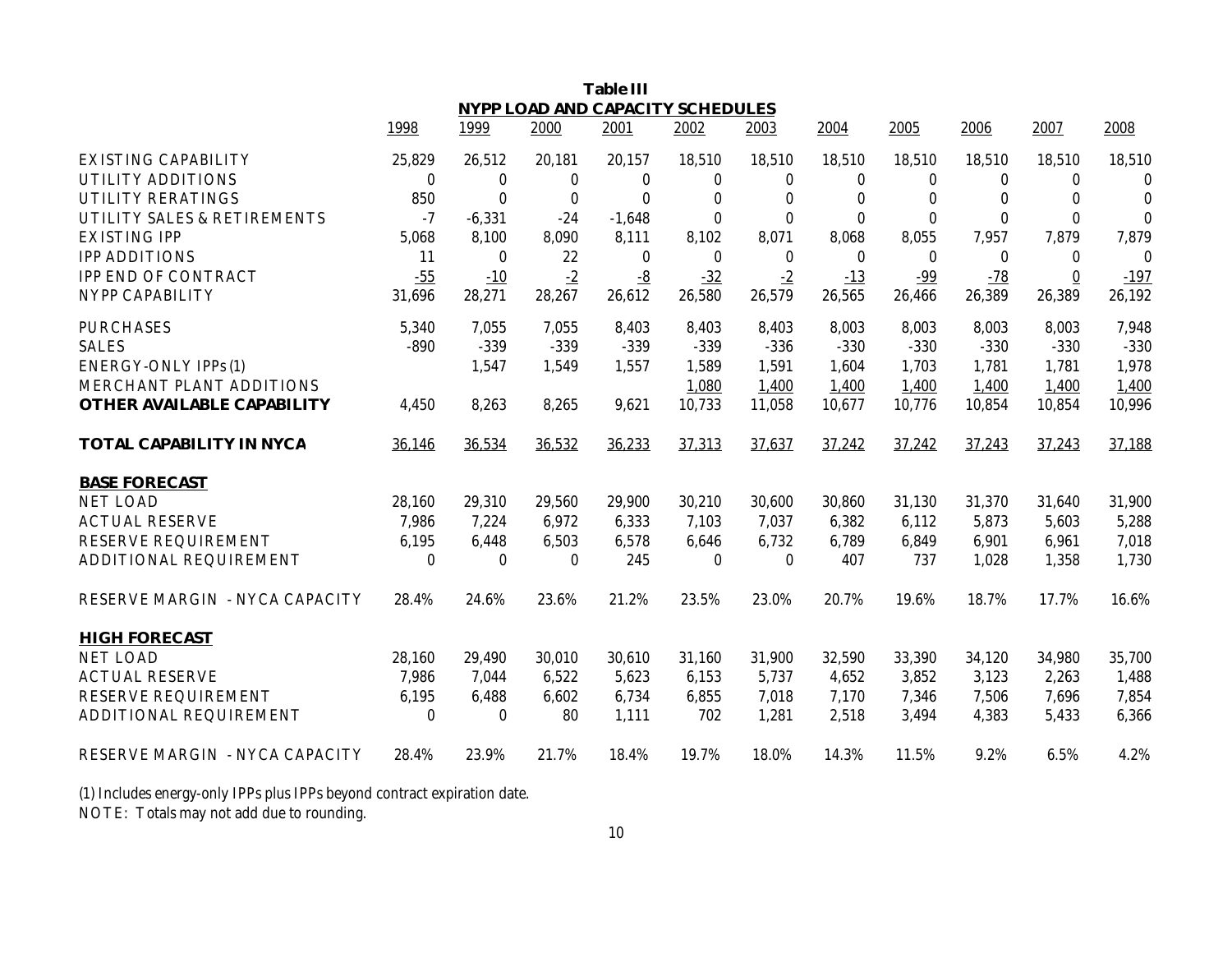## **5.0 PLANNED RESOURCE ENERGY MIX**

Figure 4 depicts NYPP's resource capacity mix by fuel type for 1999 through 2008.



**Figure 4 –NYPP Capacity Mix**

NYPP retains a diversified portfolio of capacity resources, with no source accounting for more than 25% of total capability. Due to this diversified portfolio, energy production from any one fuel accounts for less than one-third of the total.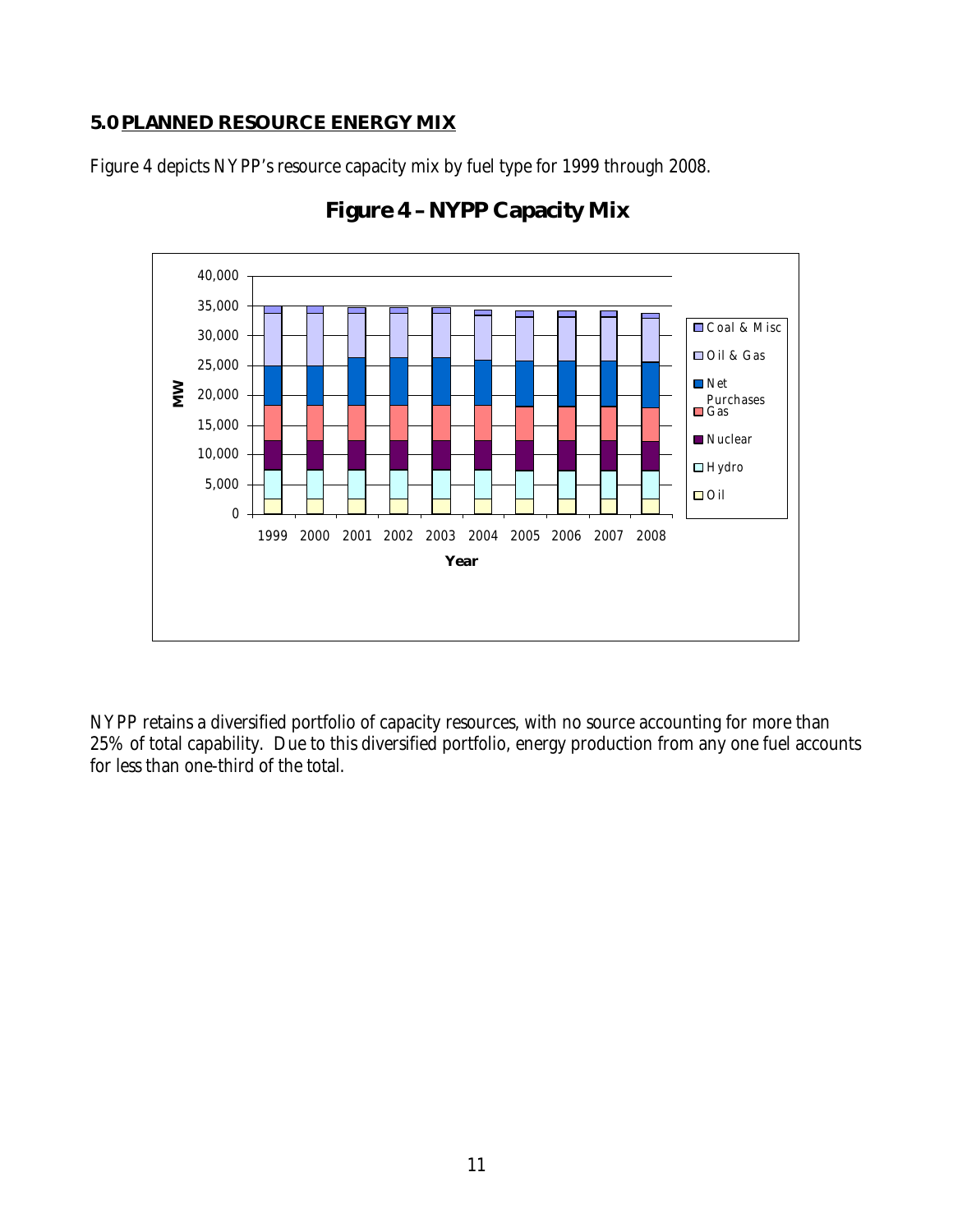Figure 5 shows NYPP's forecast energy production by type of fuel for the Review period.



**Figure 5 –NYPP Energy Production by Fuel Type**

Most of the growth in projected energy consumption is expected to be produced by resources fueled by either gas or oil. Resources using other fuels are essentially fully loaded right now, and no new resources employing these fuels are expected to be added in the planning period. The growth in gas is due to the new resources referred to in Section 4.1. Growth in oil use is expected because these resources, which presently operate at low capacity factors, are expected to be more intensively utilized by their non-utility owners in the competitive New York energy market.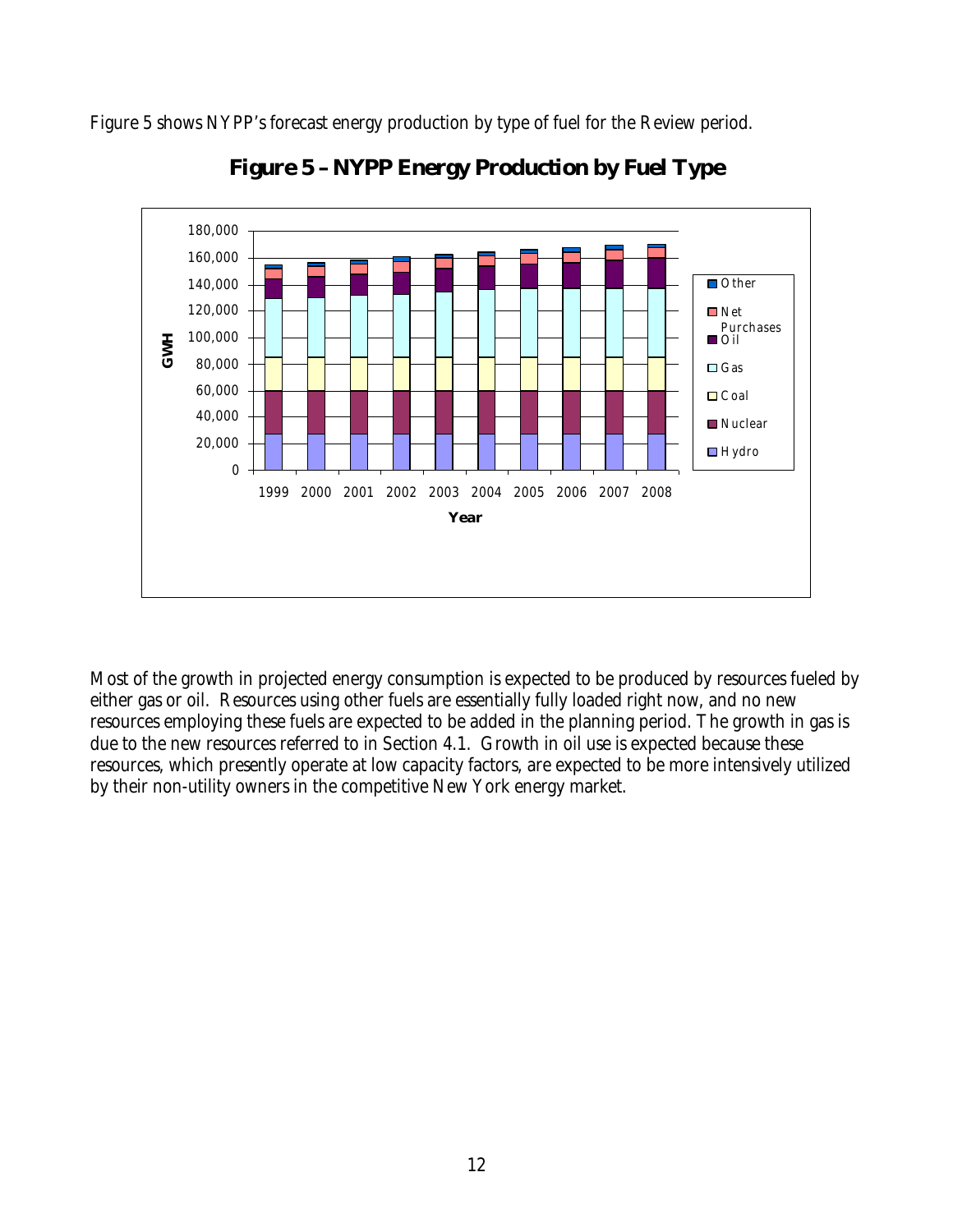## **APPENDIX A**

The current reliability model is described in this appendix.

## **A. DESCRIPTION OF RESOURCE RELIABILITY MODEL**

NYPP uses the GE MARS model to perform its reliability studies. MARS can model multi-pool power systems and each pool can be modeled as several areas. MARS uses sequential Monte Carlo simulation to model the availability of generating units over the time period of the study. The study period is one year, with each day modeled sequentially. For each unit, the model generates a random operating profile based on its forced and partial outage rates. Units can be fully available, forced out, or in one of several partial availability states. The availability profiles for each unit change from replication to replication. Scheduled maintenance is developed externally based on history.

Total resource capacities are developed from these profiles for each area. These are compared to the daily peak loads. If an area's resource capacity is not enough to meet its load, emergency purchases are made to the extent excess capacity is available elsewhere and transmission constraints allow the excess capacity to be transmitted to the deficient area. If emergency purchases are not sufficient for the area to meet its load, then additional emergency operating procedures are initiated. If more than one area is deficient, excess reserves from other areas are shared between the deficient ones proportionately.

If an area is still deficient after all these steps, the program records that it has experienced a loss of load for that day in that replication. These are accumulated over the number of replications, and the LOLE, and other measures of reliability, are calculated and reported.

## **A 1.1 LOAD MODEL**

## *A 1.1.1 Description of Load Model*

MARS employs an 8760 hour chronological load model. The load model currently used relies on an actual year of historical loads that is representative of a typical year. This model is then scaled up to the summer peak for the future year being analyzed.

## *A 1.1.2 Load Forecast Uncertainty*

Load forecast uncertainty was determined by analyzing NYPP's actual vs. predicted loads for 1978 through 1993.

## *A 1.1.3 Loads of Other Areas*

These are based on each Area's load model used in the current CP5 study. The load models are scaled so the projected peaks for 2000 are obtained.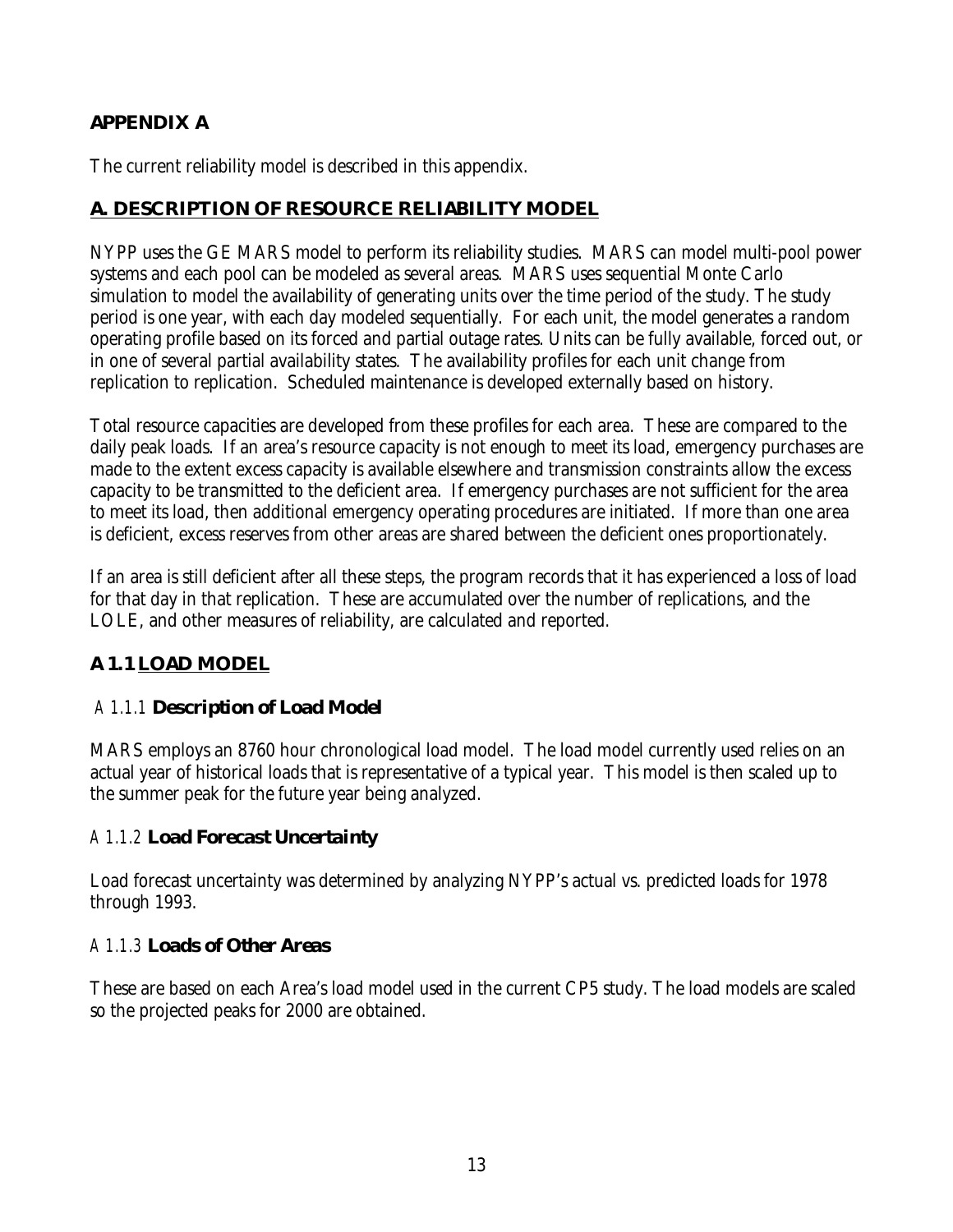## **A 1.2 RESOUCE UNIT REPRSENTATION**

## *A 1.2.1 Unit Ratings*

## *A 1.2.1.1 Definitions*

The unit ratings in reliability calculations, referred to as Dependable Maximum Net Capability (DMNC), are based on seasonal audits which establish each unit's sustained maximum net output. Combustion turbines are tested for a one hour period and all other units, for a four hour period.

## *A 1.2.1.2 Procedure for Verifying Ratings*

The document which describes the audit procedure for verifying unit ratings is the NYPP Operating Committee Manual Methods and Procedures #2, "Uniform Method for Rating Generating Capability."

## *A 1.2.2 Unit Unavailability Factors*

## *A 1.2.2.1 Unavailability Factors Represented*

NYPP represents forced outage rates, planned outages, maintenance outages, and partial outage rates.

## *A 1.2.2.2 Source of Outage Factors*

All unit outage data is based on actual history. All steam unit forced outage rates are calculated from NERC-GADS (North American Electric Reliability Council Generation Availability Data System) outage data for the years 1987 – 1996. Combustion turbine and small hydro units forced outage rates are provided by the member systems.

The scheduled outages for the steam and gas turbine units include both planned and maintenance outages. They are also derived from the 1987 – 1996 NERC-GADS data.

Partial outages for the steam units are also derived from the 1987 – 1996 NERC-GADS data.

Historical hydro generation from the small units has been found to vary significantly by season. An analysis of the on-line data at the NYPP control center resulted in a monthly adjustment to the model. This adjustment is equivalent to reducing NYPP capability by 80 MW on an annual basis.

## *A 1.2.2.3 Maturity Considerations*

No separate immature/mature unavailability factors are used in NYPP reliability studies.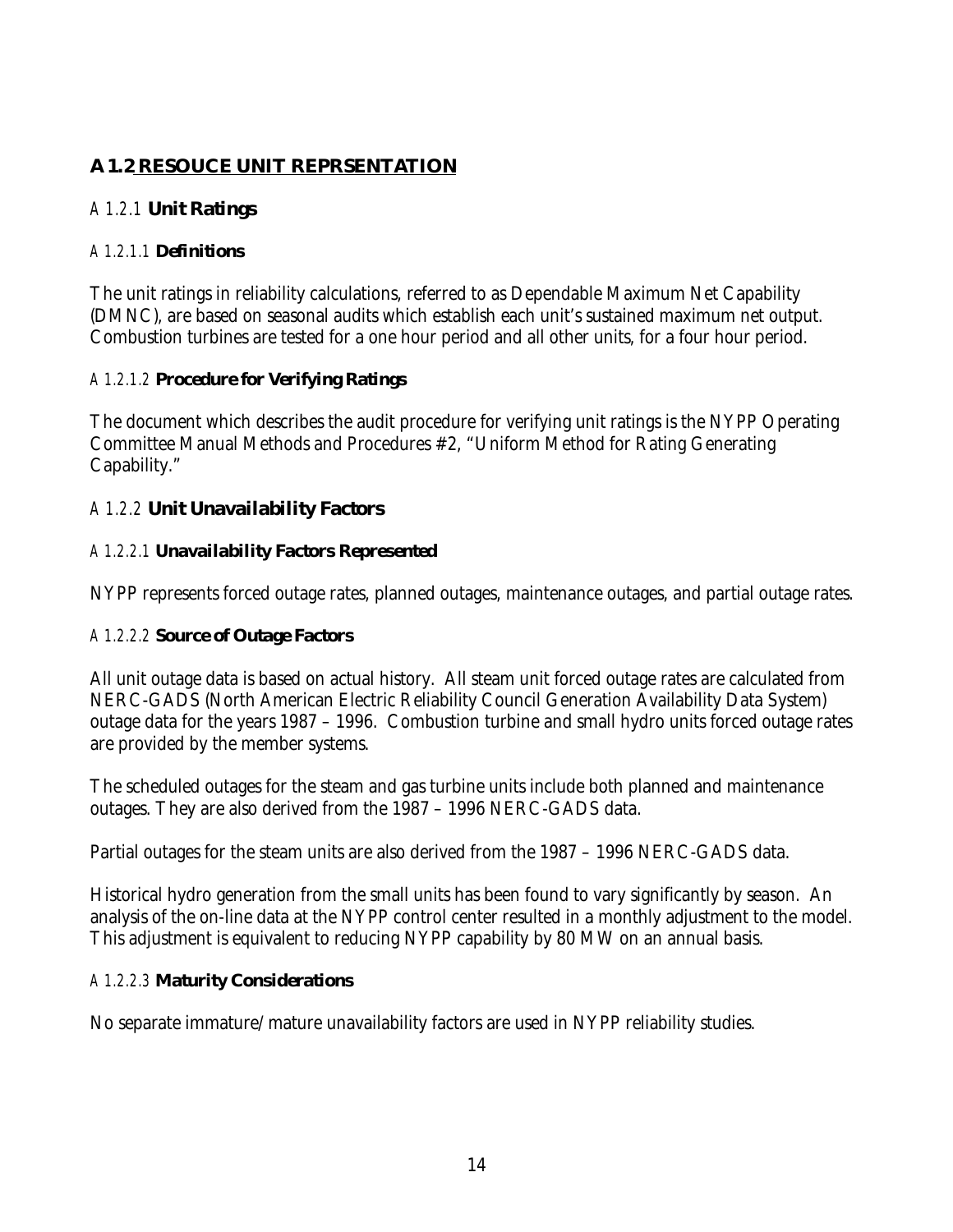## *A 1.2.2.4 Tabulation of Unavailability Factors*

Table IV presents the average unavailability factors used in the NYPP reliability study.

| <b>Table IV</b><br><b>NYPP Unavailability Factors: Based on 1987 - 1996 NERC - GADS Data</b> |                  |             |                         |                                   |                                  |                                    |  |  |
|----------------------------------------------------------------------------------------------|------------------|-------------|-------------------------|-----------------------------------|----------------------------------|------------------------------------|--|--|
|                                                                                              |                  |             | <b>Forced</b><br>Outage | <b>Scheduled</b><br><b>Outage</b> | <b>NERC</b><br><b>Equivalent</b> | <b>Equivalent</b><br><b>Forced</b> |  |  |
| <b>Fuel</b>                                                                                  | <b>Size (MW)</b> | <b>DMNC</b> | <b>Rate</b>             | <b>Rate</b>                       | <b>Availability</b>              | <b>Outage Rate</b>                 |  |  |
| Coal                                                                                         | 0 < 100          | 72.97       | 3.13                    | 8.09                              | 85.80                            | 6.92                               |  |  |
|                                                                                              | 100 < 200        | 174.20      | 6.62                    | 10.15                             | 81.65                            | 9.39                               |  |  |
|                                                                                              | 500 < 1300       | 615.88      | 9.36                    | 9.70                              | 77.47                            | 14.46                              |  |  |
| <b>Coal &amp; Oil</b>                                                                        | 500 < 1300       | 665.27      | 2.37                    | 5.04                              | 91.44                            | 3.79                               |  |  |
| Oil                                                                                          | 0 < 100          | 42.75       | 3.02                    | 3.37                              | 90.70                            | 8.57                               |  |  |
|                                                                                              | 100 < 200        | 168.62      | 4.74                    | 14.97                             | 81.06                            |                                    |  |  |
|                                                                                              | 300 < 400        | 372.88      | 7.74                    | 16.13                             | 76.58                            | 10.46                              |  |  |
|                                                                                              | 400 < 500        | 496.08      | 2.57                    | 8.85                              | 89.11                            | 4.30                               |  |  |
|                                                                                              | 500 < 1300       | 800.38      | 7.50                    | 16.16                             | 72.80                            | 25.13                              |  |  |
| Oil & Gas                                                                                    | 0 < 100          | 59.61       | 9.85                    | 9.92                              | 84.86                            | 12.32                              |  |  |
|                                                                                              | 100 < 200        | 161.17      | 4.84                    | 13.36                             | 80.33                            | 7.96                               |  |  |
|                                                                                              | 200 < 300        | 233.50      | 7.38                    | 12.83                             | 73.34                            | 16.34                              |  |  |
|                                                                                              | 500 < 1300       | 667.51      | 5.07                    | 11.95                             | 79.29                            | 11.19                              |  |  |
| <b>Gas &amp; Oil</b>                                                                         | 0 < 100          | 97.00       | 4.44                    | 9.66                              | 86.88                            | 5.98                               |  |  |
| <b>Nuclear</b>                                                                               | 400 < 500        | 470.00      | 2.89                    | 12.62                             | 83.29                            | 4.82                               |  |  |
|                                                                                              | 500 < 1300       | 896.76      | 19.40                   | 20.21                             | 62.72                            | 21.51                              |  |  |
| Com. Turb.                                                                                   | 0 < 100          | 33.44       | 5.00                    | 8.77                              | 86.31                            | 6.50                               |  |  |
| <b>Diesels</b>                                                                               | 0 < 100          | 2.07        | 0.27                    | 1.48                              | 98.25                            | 0.27                               |  |  |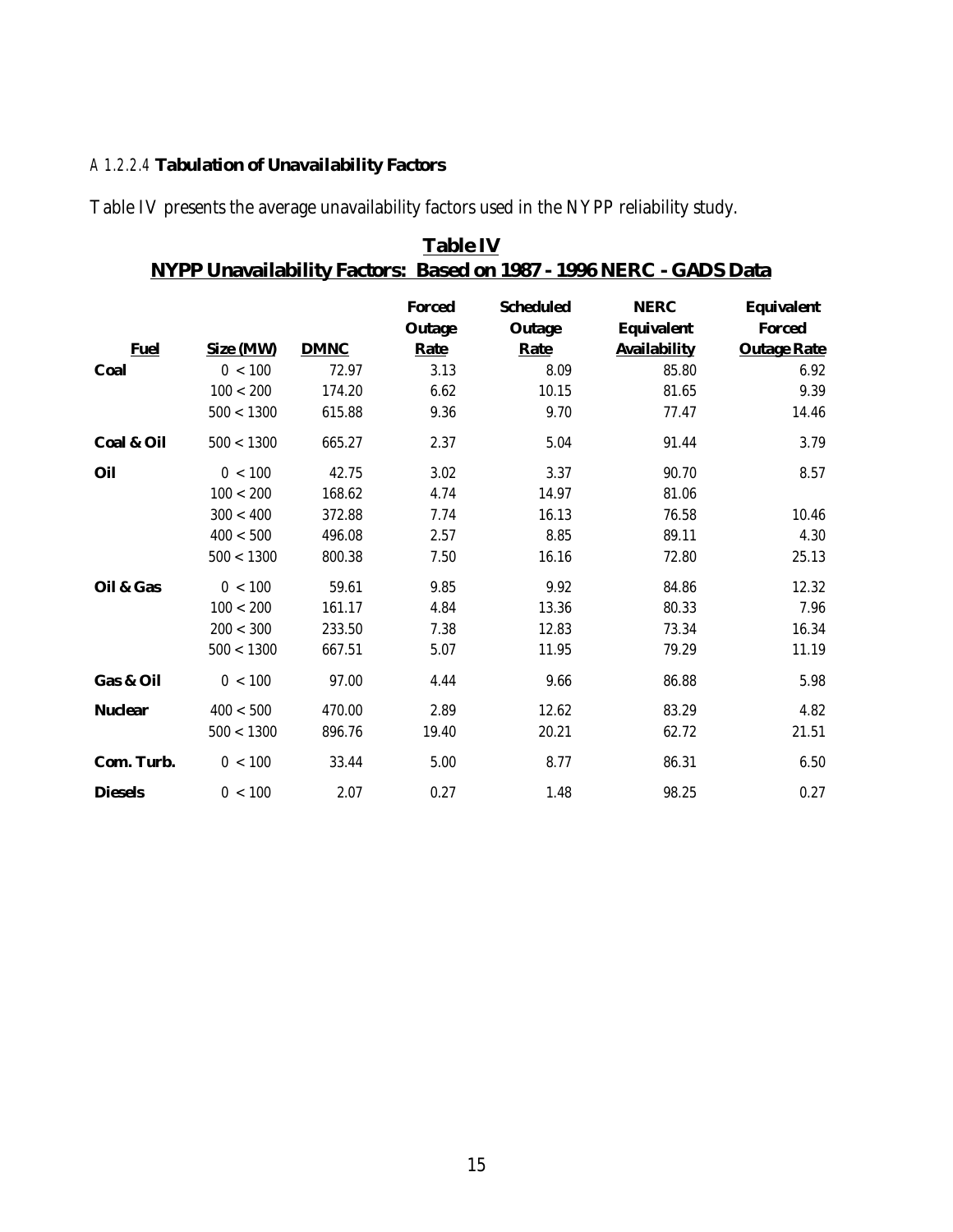## *A 1.2.3 Purchase and Sale Representation*

The following firm purchases and sales were modeled for the study year.

|                        | Purchases (MW) |        | Sales (MW) |                |  |  |
|------------------------|----------------|--------|------------|----------------|--|--|
|                        | <b>Summer</b>  | Winter | Summer     | Winter         |  |  |
| Hydro-Quebec           | 400            |        |            |                |  |  |
| <b>ISO-New England</b> |                |        | 136        | 130            |  |  |
| <b>PJM</b>             | 55             | 55     | 171        | 171            |  |  |
| <b>OH</b>              | 54             | 54     | 21         | 85             |  |  |
| Municipalities         | <u>54</u>      | 20     |            | $\overline{3}$ |  |  |
| <b>TOTAL</b>           | 563            | 129    | 335        | 389            |  |  |

## **TABLE V PURCHASES AND SALES – 2003**

## *A 1.2.4 Retirements*

NYPP member companies provided the retirement data in Table III. For IPPs, units are removed from the Load and Capacity Tables Total Capability entries and from the reliability study database at the end of their current contracts with the host utility. The total MW of IPP retirements is shown in Table III of section 4.1, "Planned vs. Required Reserve for Base Load Forecast." The only NYPP member owned unit scheduled to retire is Consolidated Edison's 74 St. #11. This unit's capacity is 24 MW.

## **A 1.3 INTERCONNECTED SYSTEMS**

Ontario Hydro, PJM, ISO-New England, Hydro-Quebec, the Maritime Provinces, and PJM were modeled as described in the 1994 CP-5 Study.

## **A 1.4 MODELING OF LIMITED ENERGY RESOURCES**

The Gilboa pumped storage facility is considered available for all hours in which the unit is not on forced or scheduled outage.

Seasonal variation in small hydro units is accounted for and is described in Section A 1.2.2.2 above. Small hydro units are modeled with a 3.3% forced outage rate.

The Robert Moses – Niagara hydro electric project is modeled with a probability capacity model that is based on historical data.